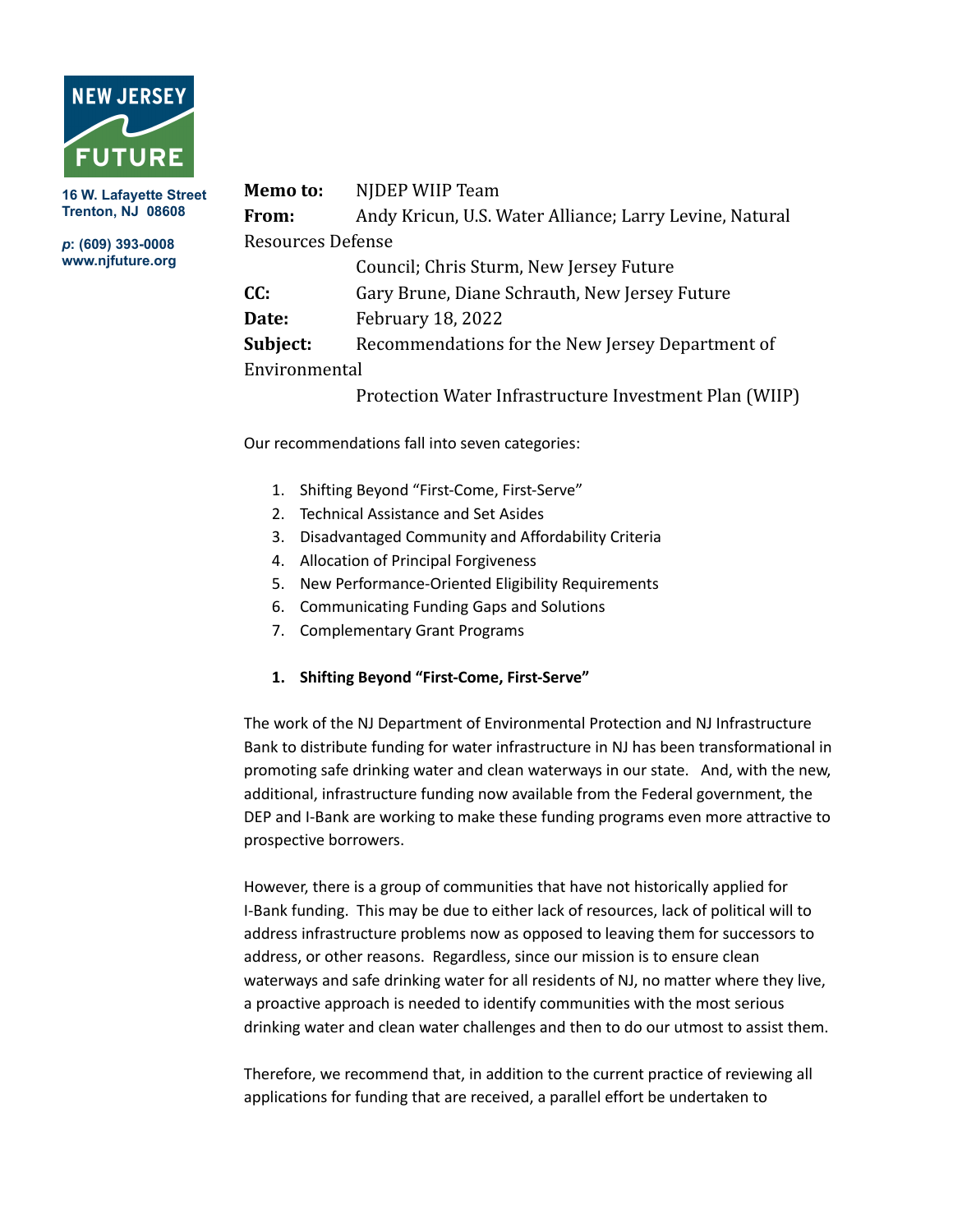proactively identify key water-related projects in disadvantaged communities and to provide the assistance necessary to move them forward. The program would involve the NJDEP:

- identifying the most serious drinking water and quality issues in the state that have long remained unaddressed;
- working with those communities to identify corresponding solutions;
- providing assistance to those communities to help them through the planning, design, permitting and application processes needed before SRF construction funding can be awarded; and
- tracking progress to learn about any potential obstacles or issues on the part of applicants and/or the Water Bank program

The current passive approach will not address public health and water quality issues in all low income/EJ communities, as it is unlikely to provide the kind of assistance that is needed in low income and low resource communities. If the State is truly serious about the notion that a person's zip code should not determine whether or not they have safe drinking water or clean waterways, then it must take the aforementioned proactive approach.

Project readiness is also essential, however. Setting aside too much funding for low resource communities that are not ready to proceed would be inefficient. A balancing act is needed between these two competing considerations --- providing low income households with a fair chance at funding support while also ensuring that funds do not languish.

This paradigm shift to proactive identification, assistance, and funding of the most impactful projects would not only help to ensure that the additional funding will be used where it is needed most but would also have the ongoing benefit for the SRF program thereafter as well. A primary goal of the NJ WIIP should be to ensure reliable, affordable water, wastewater and stormwater services that support water quality and public health in every community.

The five-year duration of the additional injection of SRF funding allows for more time to identify "shovel worthy" projects in underserved communities, and take them through the planning, design, permitting and application process. We suggest that the first two years be devoted primarily to funding "shovel ready" projects while working in parallel in disadvantaged communities to get their set of "shovel worthy projects" through the application process so that they can join the roster of funded projects during the last three years.

The NJDEP could consider creating an advisory council of interested stakeholders, to assist with this work, particularly in the identification of high priority challenges and corresponding solutions. The stakeholders could include groups like the NJ Environmental Justice Advisory Council and others.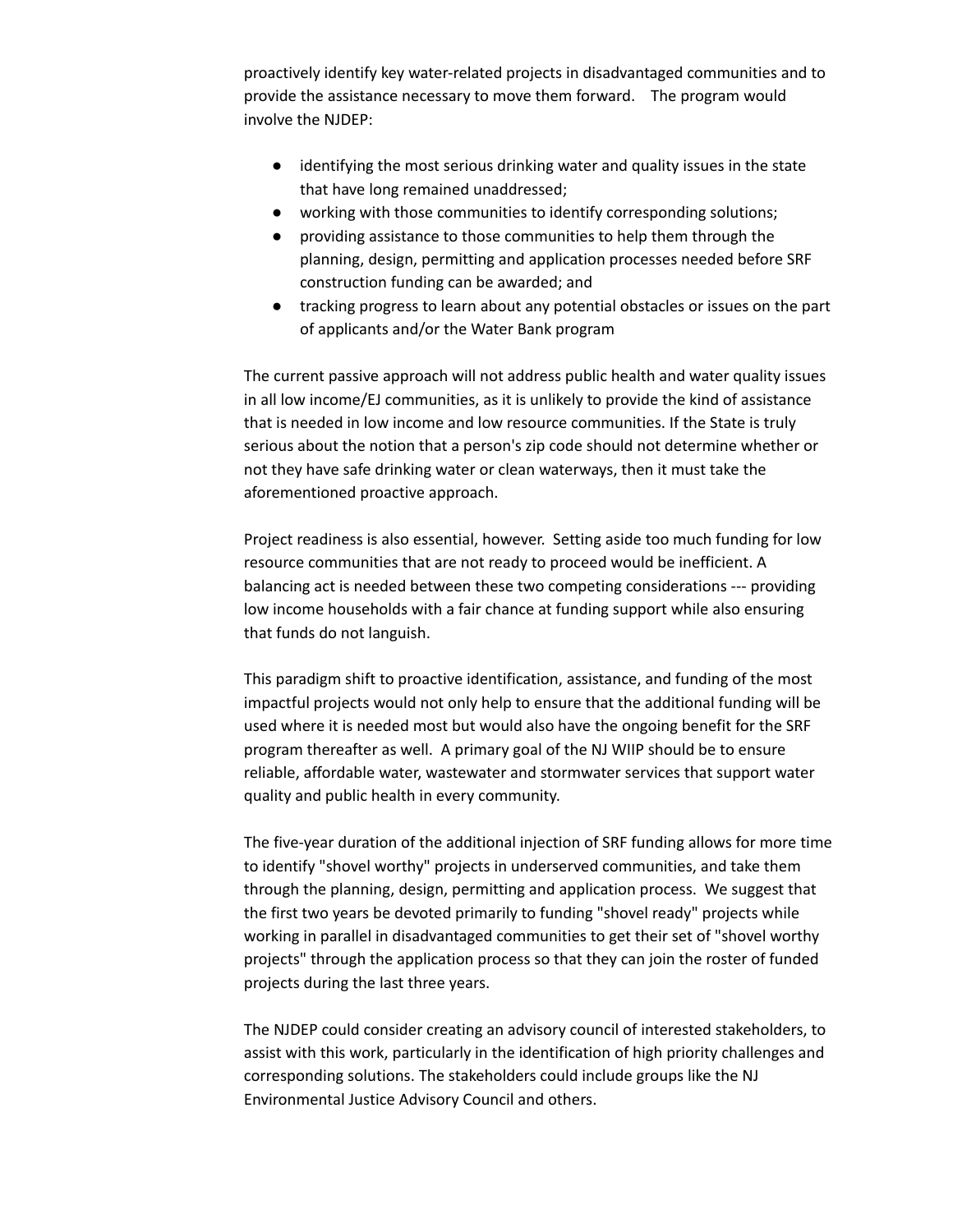Specifically, we recommend:

- 1. The Water Bank should identify "at risk" "low-resource" systems that have some combination of the following.
	- Consent decrees, consent orders, or compliance schedules in permits
	- Historic pattern of violations
	- Compliance obligations (CSO, LSL, identified PFAs, etc.) that are significant relative to size of rate base and its capacity to absorb rate increases
	- Low-income rate base, perhaps defined by status as a disadvantaged community
- 2. Assuming that it takes 12-18 months to go through the planning, design, permitting and application processes, the NJ Water Bank should consider a two-pronged approach such that:
	- The first two years of the SRF cycle focus on projects that are far enough along in the project development pipeline – or can be accelerated through the pipeline – to meet the state's deadlines for obligation and/or expenditure of the initial tranches of federal funds. We recommend grants to nonprofit organizations that work with environmental justice communities in New Jersey on water issues. Their efforts, like the Funding [Navigator](https://static1.squarespace.com/static/611cc20b78b5f677dad664ab/t/61e098a52fd1d003b4a181d1/1642109093829/Funding+Navigator+Overview.pdf), and technical nonprofit partners like Moonshot Missions, can play a critical role in working with communities to identify important capital projects and help them submit a concept application to the Water Bank's H20 Loans. At that point, Water Bank technical assistance on-call augmentation consultants and staff can take over.
	- The remaining three years of the SRF cycle focus on "shovel worthiness" with a goal of bringing the most important projects, from a public health, water quality and social justice perspective through the pre-construction phases of planning, design, permitting and application during the first two years in parallel with the implementation of the aforementioned shovel ready projects. We recommend that the Clean Water "Environmental Justice Affordability" and "General BIL Principal Forgiveness" allocations be available only to the high-risk/low-resource communities as defined above. DEP officials would meet with mayors and the public in high-risk/low-resource communities to explain the opportunity and deadlines for applications. They would prioritize these communities for Technical Assistance (see below). We also recommend that the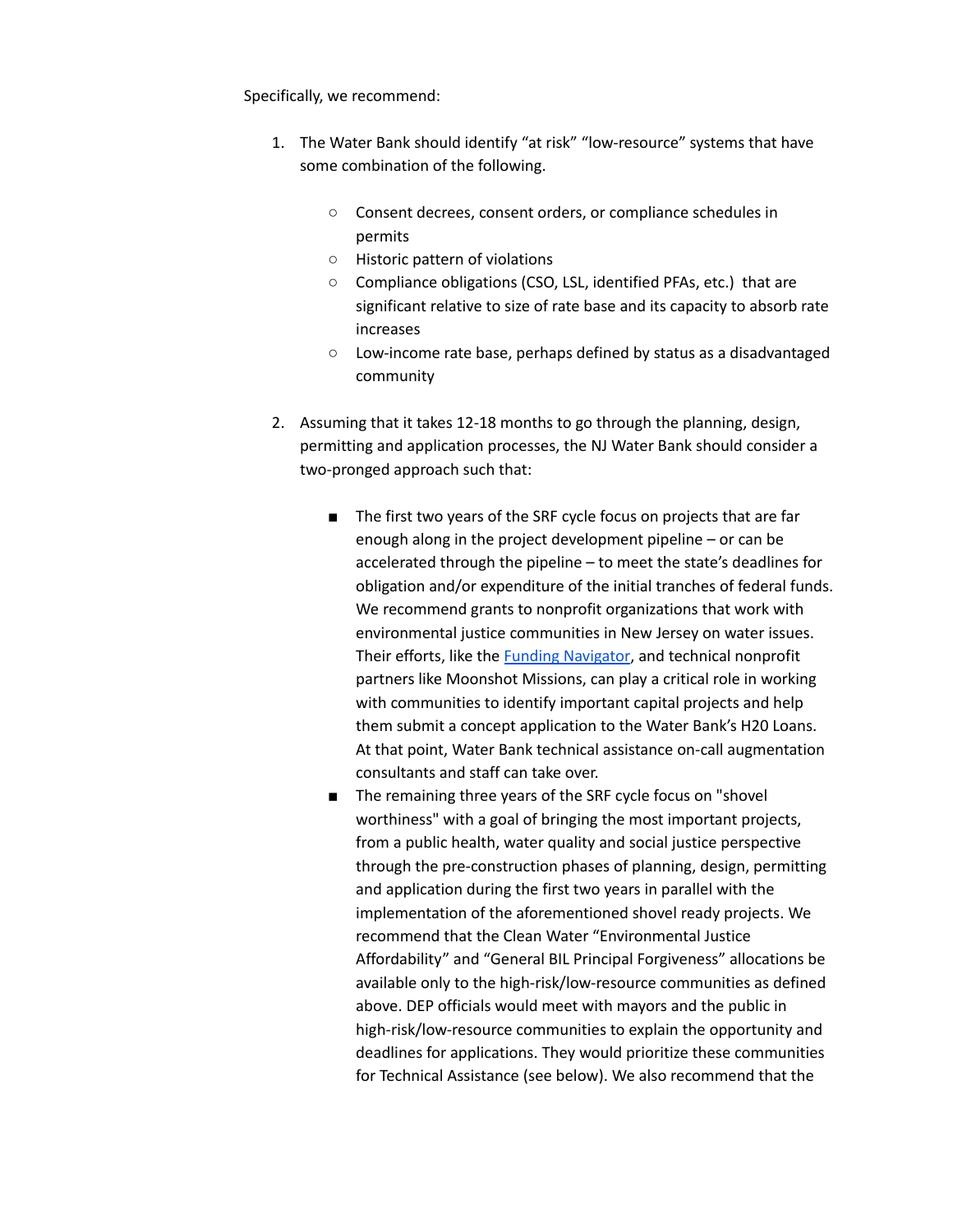Water Bank publish annual progress of at-risk systems in obtaining financing.

In summary, the WIIP would provide environmental justice set-asides in the first two years, but only for those projects that are shovel-ready or could be soon. And, in the final three years, there would be a much higher percentage of financing going to environmental justice/low income communities under the assumption that they would get the help they need within the first two years of the five-year cycle to be ready by years 3-5. If a system can't meet deadlines, in spite of getting all of the help they need (i.e., not willing to proceed even with the necessary help and resources), then the set-asides could be re-evaluated and released on an annual basis.

# **2. Technical Assistance and Set Asides**

We recommend creation by the Water Bank of a larger program that is designed to provide direct technical assistance (TA) to underserved communities in the form of individualized pre-development work with communities on preparing applications and managing awards. Technical assistance reduces the burden that communities must shoulder in the entire process, from envisioning a project to securing funding to managing the funds. Proactive TA can ensure that the IIJA infusion of funds into SRF programs is distributed equitably and delivers the highest quality projects–providing cost-efficient, sustainable solutions to pressing water infrastructure needs that would otherwise remain unaddressed. We recommend the NJ Water Bank's TA program follow the principles below<sup>1</sup>:

- 1. **Be proactive in identifying, recruiting, and providing technical assistance to disadvantaged communities to procure applications for shovel-worthy projects.** Given the technical expertise, time, and costs required to prepare applications, passive reliance on submissions of "shovel-ready" projects often yields a disproportionately wealthy applicant pool and hinders the equitable distribution of SRF awards. States' identification and recruitment of communities in need of technical assistance should aim to ensure better outcomes in terms of (1) more equitable distribution of SRF awards and (2) better projects. Without proactive efforts and targeted outreach, the neediest communities–with limited capacity to even bring their needs to the table–will be left out. Moreover, without proactive efforts, the scope, type, and sustainability of projects will be limited.
- 2. **Technical assistance should address every phase of the SRF process**. Utilities in underserved communities need help assessing problems, building internal capacity, gathering community input, planning and designing projects, and receiving and managing awards. The Water Bank should fund

 $1$  Drawn in part from a forthcoming sign-on letter to the EPA circulated by the NRDC.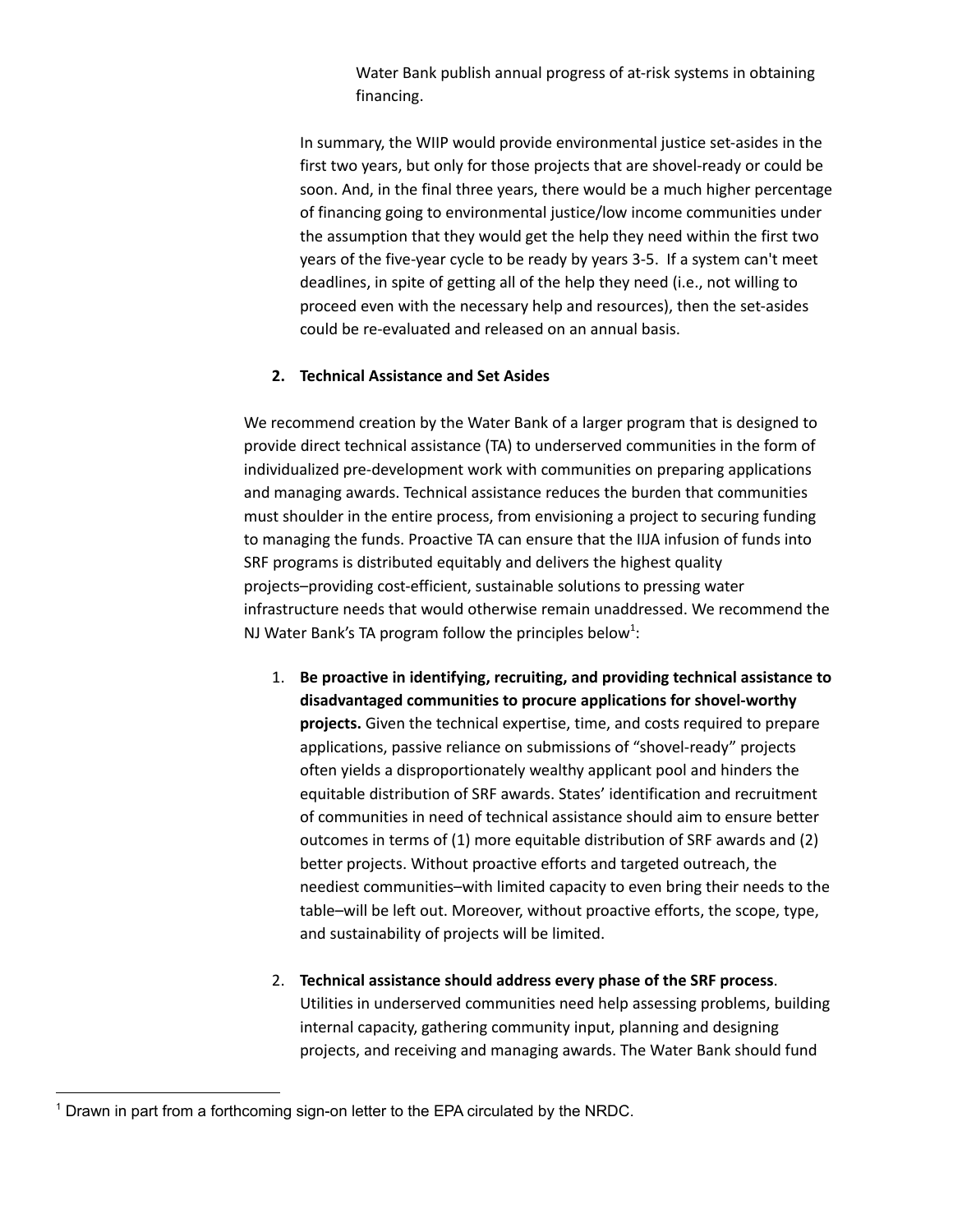TA efforts to assist disadvantaged and EJ communities in all stages of the process.

- 3. **Provide communities with access to consultants** with successful experience in navigating the Water Bank application process. Program "augmentation" has long been used by state transportation agencies who engage consultants to complete specific tasks. In this instance, we recommend that the DEP craft a scope of work for the consultants and then deploy the I-Bank's existing augmentation team of five qualified engineering firms. It's critical to note that municipalities that may be unwilling to work with consultants hired by a regulatory agency for fear of compliance issues coming up, would likely be comfortable with consultants hired by a financing agency.
- 4. **Include grants to disadvantaged and EJ communities for planning and design.** Planning grants can help communities assess which problems to tackle, develop projects, involve the community in the decision-making, complete paperwork, and submit applications. While these expenses can probably not be reimbursed from an SRF loan, they are critical for the equitable distribution of SRF funds. Utilities that do not have sufficient revenue to fund planning and designing work need grants to cover the costs. With sufficient funding, communities can plan projects that are climate-resilient and reflect the needs of the community.
- 5. **Support pre-development expenses through loans and third-party loan guarantees.** Securing an SRF loan requires several technical documents, such as a preliminary engineering report and environmental review, which can cost thousands of dollars to complete. If pre-development funds are not available, applicants must cover these costs up-front, since the Water Bank does not reimburse for planning and design expenses until the construction phase is awarded. This cash flow challenge impedes progress even in cases where the costs are forgiven or reimbursed after construction is initiated. Many consulting engineers delay billing for these pre-development expenses until the SRF award is issued, but this practice favors well-resourced communities who engender confidence that an ultimate SRF award will be obtained. Current pre-development loans to address these needs can be limited or hard to obtain. Third party intermediaries could reduce the inefficiencies of state-issued pre-development loans by privately providing small pre-development loans to disadvantaged and EJ communities, but only if SRF awards will reimburse the loan expenses.
- 6. **Support the development of natural or green infrastructure projects.** Many communities may not have the knowledge, resources or capacity to identify and apply for funds to support green infrastructure and climate resiliency projects. The Water Bank should provide technical assistance to communities to help identify applicable green projects and support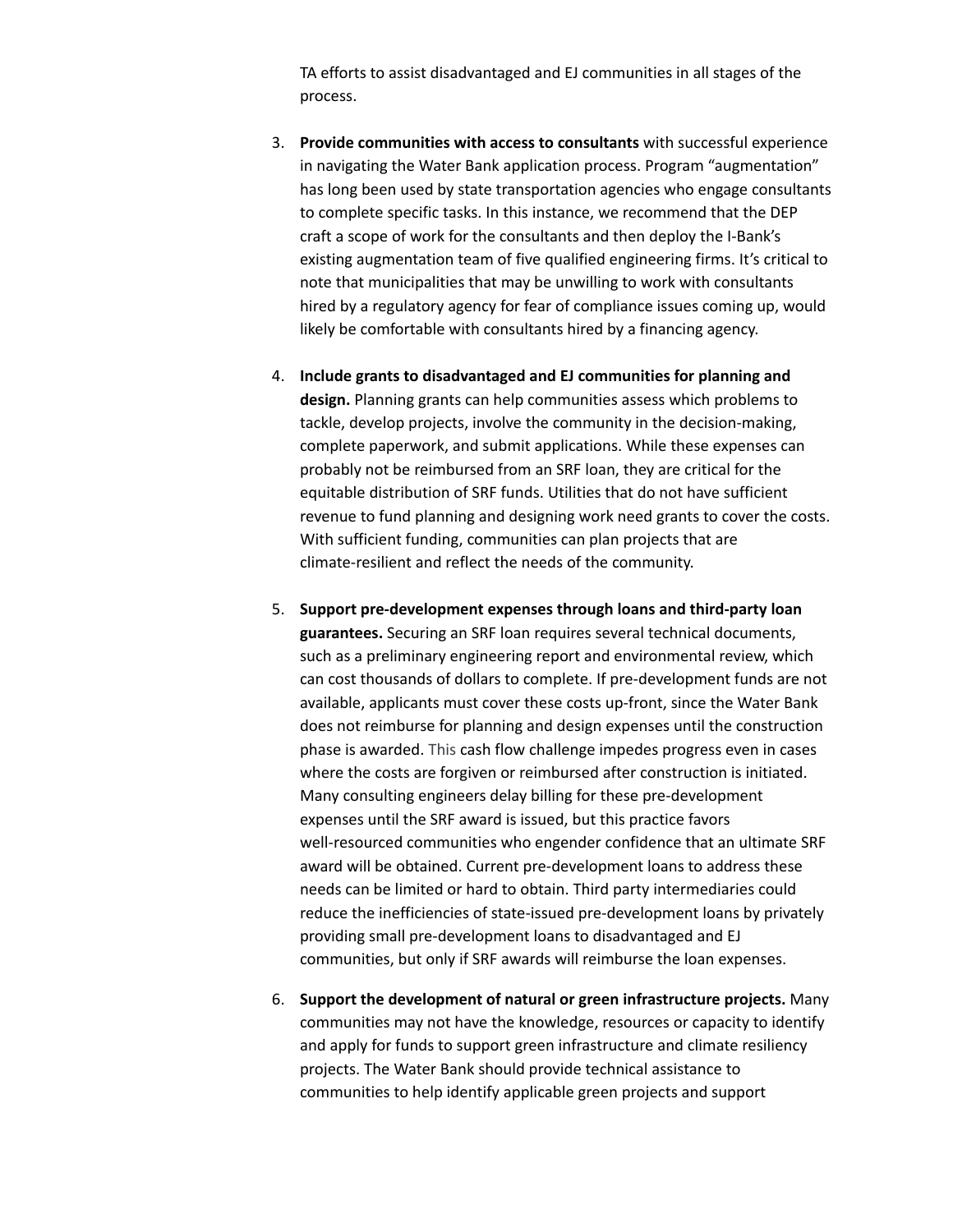applications for funds, and to incentivize state programs to identify new priority projects and assist smaller and underserved entities in applying for SRF to finance natural or green infrastructure projects.

7. **Provide adequate funding for TA**. For both the Drinking Water SRF and Clean Water SRF, federal statutes allow states to use up to 4 percent of their annual capitalization grant for program administration and technical assistance. States may also use an additional 2 percent of their DWSRF capitalization grant for technical assistance to systems serving fewer than 10,000 people.<sup>2</sup> In addition, states can set aside up to 10 percent of their DWSRF capitalization grant for public water system supervision (PWSS) programs or to develop and implement a capacity development strategy. Through PWSS and capacity development, New Jersey can provide technical assistance to small and disadvantaged communities for engineering, needs assessments, and asset planning, among others.

In addition, the state of New Jersey should use a portion of its American Rescue Plan (ARP) funds for this purpose. As one potential fund source, an appropriation of \$5 million of ARP funds for Local Government Infrastructure Planning included in the FY2022 Appropriations Act could be used to support technical assistance on SRF projects. We recommend \$5.5 million for assistance with the application process and \$25 million for planning and design grants.

8. **Provide TA funding to nonprofit partners, such as the Funding Navigator, and peer-to-peer initiatives, who have relationships with local water systems, community leaders, and community organizations**. Nonprofits are developing programs to help utilities that serve underserved, disadvantaged, and environmental justice communities seek and secure SRFs and other funds. They can play a critical role in working with communities to identify important projects and help them submit a concept application to the Water Bank's H20 Loans. At that point, Water Bank on-call augmentation consultants can take over. One example is the **Funding [Navigator](https://static1.squarespace.com/static/611cc20b78b5f677dad664ab/t/61e098a52fd1d003b4a181d1/1642109093829/Funding+Navigator+Overview.pdf)**. The goal is to ensure more communities benefit from critical investments in safe and climate-resilient drinking water, wastewater treatment, and stormwater management.

### **3. Disadvantaged Community and Affordability Criteria**

We support the DEP's idea of developing the same definition of disadvantaged community (i.e., affordability criteria) for CW and DW programs. We offer the following specific recommendations:

 $2$  42 U.S.C. § 300j-12(g)(2)(C).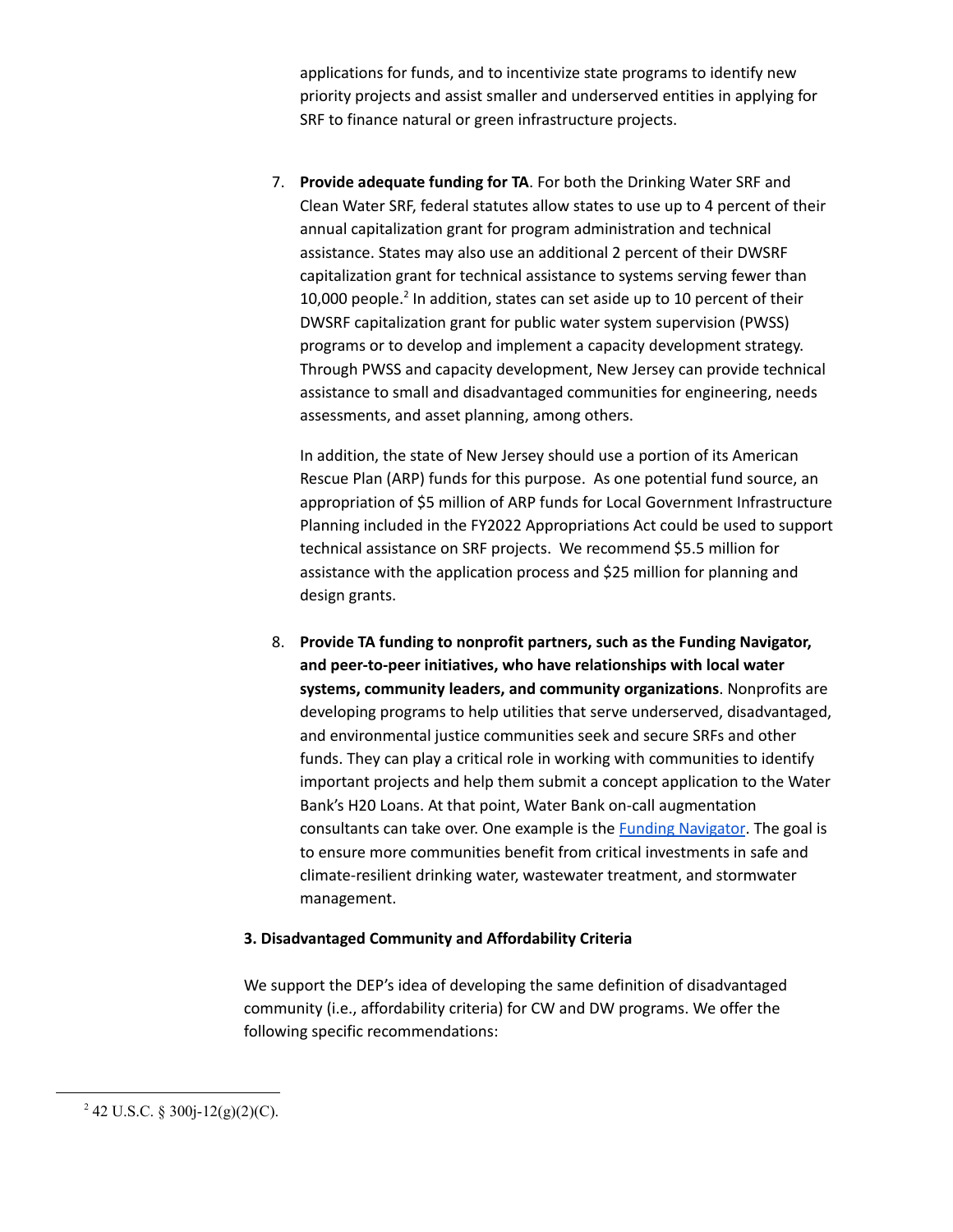- 1. We support the use of median household income (MHI) <65% of state MHI rather than MHI of \$90k or less (which is actually above the statewide MHI).
- 2. Among communities that meet the affordability criteria, include within the criteria gradations of financial need, rather than a single binary definition. In other words, consider offering relatively more grants or principal forgiveness (and more favorable loan terms, where a funding package must be a combination of grants/loans) to projects in relatively more financially distressed communities. There is a wide variation in fiscal conditions among the communities whose MHI is less than 65% of the state MHI. E.g., Camden's poverty rate of nearly 40% far exceeds Buena's of 10%, yet they both are below 65% of State MHI. (See attached chart with demographic data.)
- 3. NJ's environmental justice "overburdened community" economic criterion is worthy of further consideration, and is not mutually exclusive with also using MHI <65% as a factor.
- 4. We understand that the EPA authorizes the use of criteria related to UE (>5%) and population trends (<2%). Both seem like they could end up either being over-inclusive (e.g., the *statewide* unemployment rate is currently >6% but presumably will rebound) or under-inclusive (e.g., some disadvantaged urban communities have experienced population growth as development patterns change) of the universe of communities with greatest financial need. We cannot support keeping them without a better understanding of how they would be applied and what the likely results would be.
- 5. Consider including factors based on cost burdens specifically to low-income households within a community, accounting for rate increases that would be needed to cover debt service if a project were funded through loans.
- 6. Review the ranking criteria point system to determine whether adjustments should be made. Consider whether the affordability criteria should receive more points than 80 in order for the program to truly prioritize environmental justice criteria. Carefully consider a "circuit breaker" provision that would limit the total amount of PF that any single water system could obtain. (This might be needed if there is a water system that qualifies for principal forgiveness in many categories, such as because it has a consent decree, and would otherwise obtain an inordinate amount of limited PF.)
- 7. Finally, we expect that EPA will issue guidance emphasizing states' obligations to avoid any adverse disparate impacts or otherwise violate the non-discrimination requirements of Title VI of the Civil Rights Act, or other applicable federal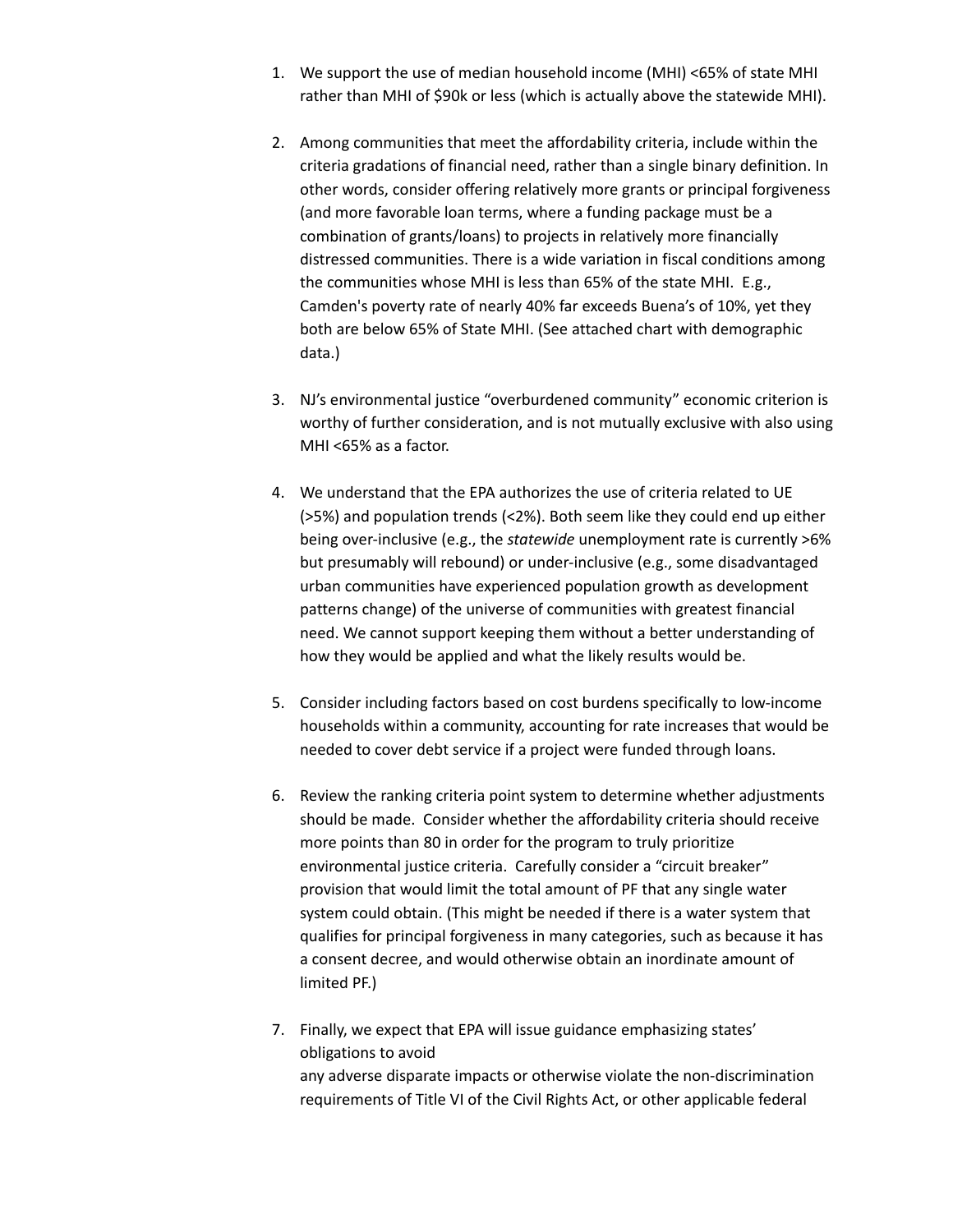law, with respect to the state's allocation of federal water infrastructure funds to communities within the state. DEP should ensure that its affordability criteria are designed such that, when applied in practice, they will satisfy this obligation.

## **4. Allocation of Grants and Principal Forgiveness**

- 1. Capital projects should be eligible for grants or principal forgiveness under the WIIP only if they would be eligible under the "base" SRF program. (See explanation below.) This limitation should apply regardless of whether funds for a project are drawn from the base program or from IIJA money.
	- a. For the DWSRF, this means that only communities meeting the "affordability criteria" should be eligible. Additionally, DEP should provide more points in the ranking system to projects in communities that meet the affordability criteria.
	- b. For the CWSRF, communities meeting the affordability criteria would be eligible, although federal law also allows principal forgiveness for certain "green projects" in any community. However, DEP should provide more points in the ranking system to projects in communities that meet the affordability criteria.
- 2. Under the CWSRF, where a municipality does not meet the affordability criteria or otherwise qualify for grants or principal forgiveness for a capital project, DEP should pilot the approach of offering grants or principal forgiveness to be used for discounts to individual, low-income residential ratepayers. These funds would be used to offset the burden of rate increases that are necessary to pay back loans on an SRF-financed capital project. This is an allowable use of SRF funds under federal law, which can enable a community to receive an SRF loan without making bills unaffordable for low-income ratepayers. We recognize that this approach would be new to New Jersey; therefore, we recommend piloting it initially.
- 3. DEP should carefully consider the impact of per-project caps for grants or principal forgiveness. We recognize the tension between providing more per community vs. providing support to a larger number of communities. At the same time, strict caps may limit the ability of some disadvantaged communities to participate in the program, even if the balance of a project's costs are financed with low-interest loans. We encourage DEP to consider and compare the pros and cons of different levels for setting caps, using real-world scenarios of communities and projects that can be anticipated to satisfy the affordability criteria. As noted above, we recommend allowing higher caps in relation to the degree of fiscal distress in a given community. Additionally, for the CWSRF, based on what we currently know, we offer the following initial recommendations regarding caps: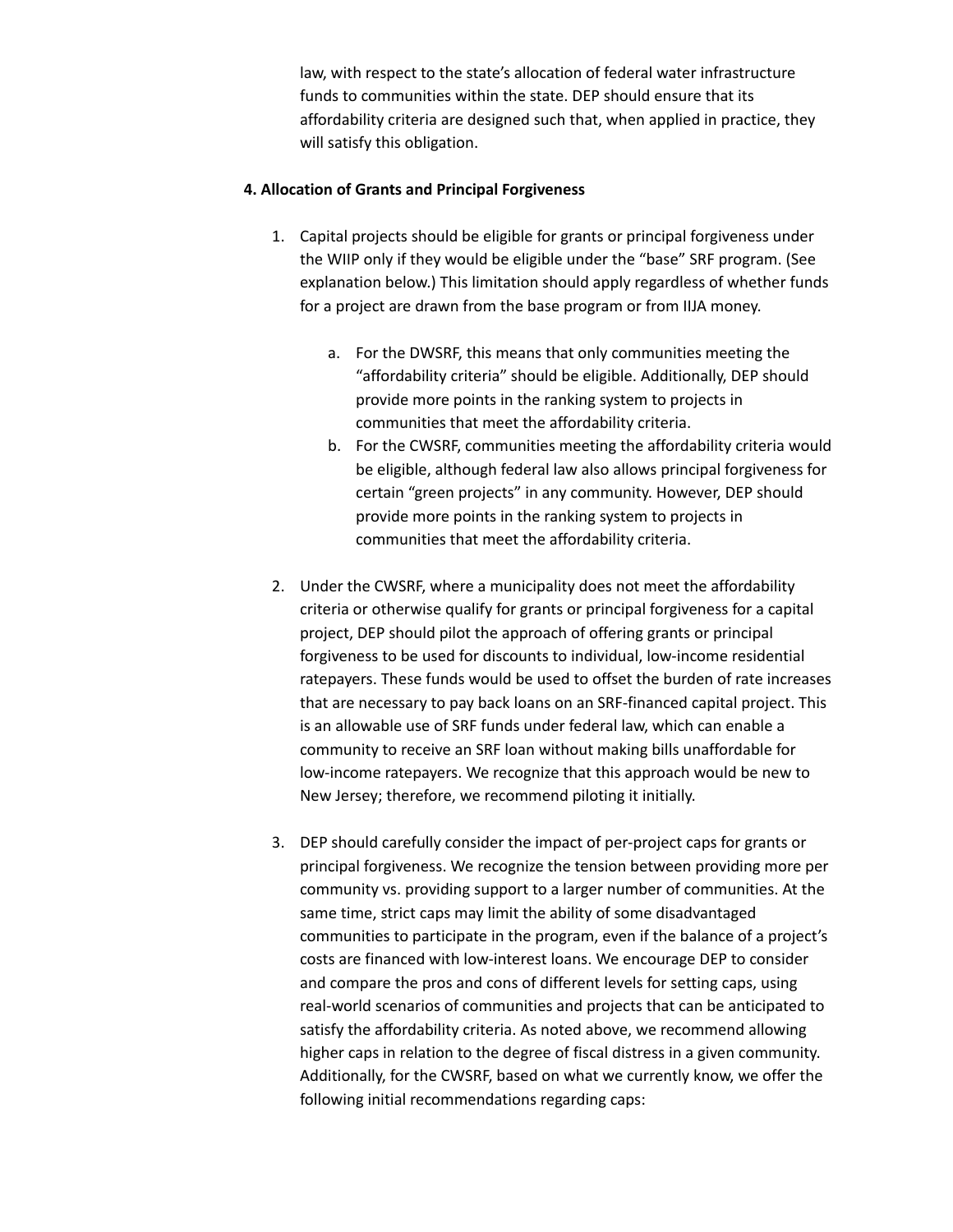- a. For CSO projects, establish a range of per-project caps on grants or principal forgiveness, depending on the overall cost of the community's CSO LTCP. (A more expensive LTCP would allow for a higher per-project cap.)
- b. For CSO projects, note that only seven municipalities qualify as disadvantaged communities using our recommended threshold of less than 65% of state MHI. If this is correct, then the caps for principal forgiveness would need to be increased in order to allow for full usage of the recommended \$60m. (See attached spreadsheet.)
- c. CSO applicants should construct green infrastructure early in the permit cycle. DEP should separate the CSO principal forgiveness program into "gray" and "green" projects, for the five-year duration of the WIIP. We recommend that 20% of total PF funding for CSOs be dedicated to green infrastructure. We also recommend additional points for green infrastructure CSO projects in the ranking system.
- d. Establish a small grant/principal forgiveness program for communities that have a stormwater utility in place, such as a total of \$2m at 50% principal forgiveness with a per community cap of \$1m. This would incentivize creation of stormwater utilities, which in turn can generate additional local revenue for necessary stormwater infrastructure investments.

## **5. New Performance-Oriented Eligibility Requirements**

We recommend modification to program eligibility requirements to advance public health, cost-efficiencies, environmental justice and climate resilience:

1. Communities receiving funds for LSL replacement should not be allowed to require a property-owner cost-share. As highlighted by a Title VI complaint filed with EPA, concerning a lead service line replacement program in Rhode Island, property-owner cost shares disproportionately exclude low-income households and people of color. (See [http://blogs.edf.org/health/2022/01/07/civil-rights-complaint-draws-attenti](http://blogs.edf.org/health/2022/01/07/civil-rights-complaint-draws-attention-to-the-discriminatory-impacts-of-common-lead-pipe-replacement-practice/) [on-to-the-discriminatory-impacts-of-common-lead-pipe-replacement-practic](http://blogs.edf.org/health/2022/01/07/civil-rights-complaint-draws-attention-to-the-discriminatory-impacts-of-common-lead-pipe-replacement-practice/)

[e/](http://blogs.edf.org/health/2022/01/07/civil-rights-complaint-draws-attention-to-the-discriminatory-impacts-of-common-lead-pipe-replacement-practice/))

2. The WIIP program should prioritize projects that reduce flood risk and increase climate resilience. For example, the program should address the fact that an inordinate number of stormwater and nonpoint source pollution projects languish at the bottom 25% of the priority list. We recommend that the DEP either create a project set aside for climate resilience, establish new design criteria, and/or revise its ranking system.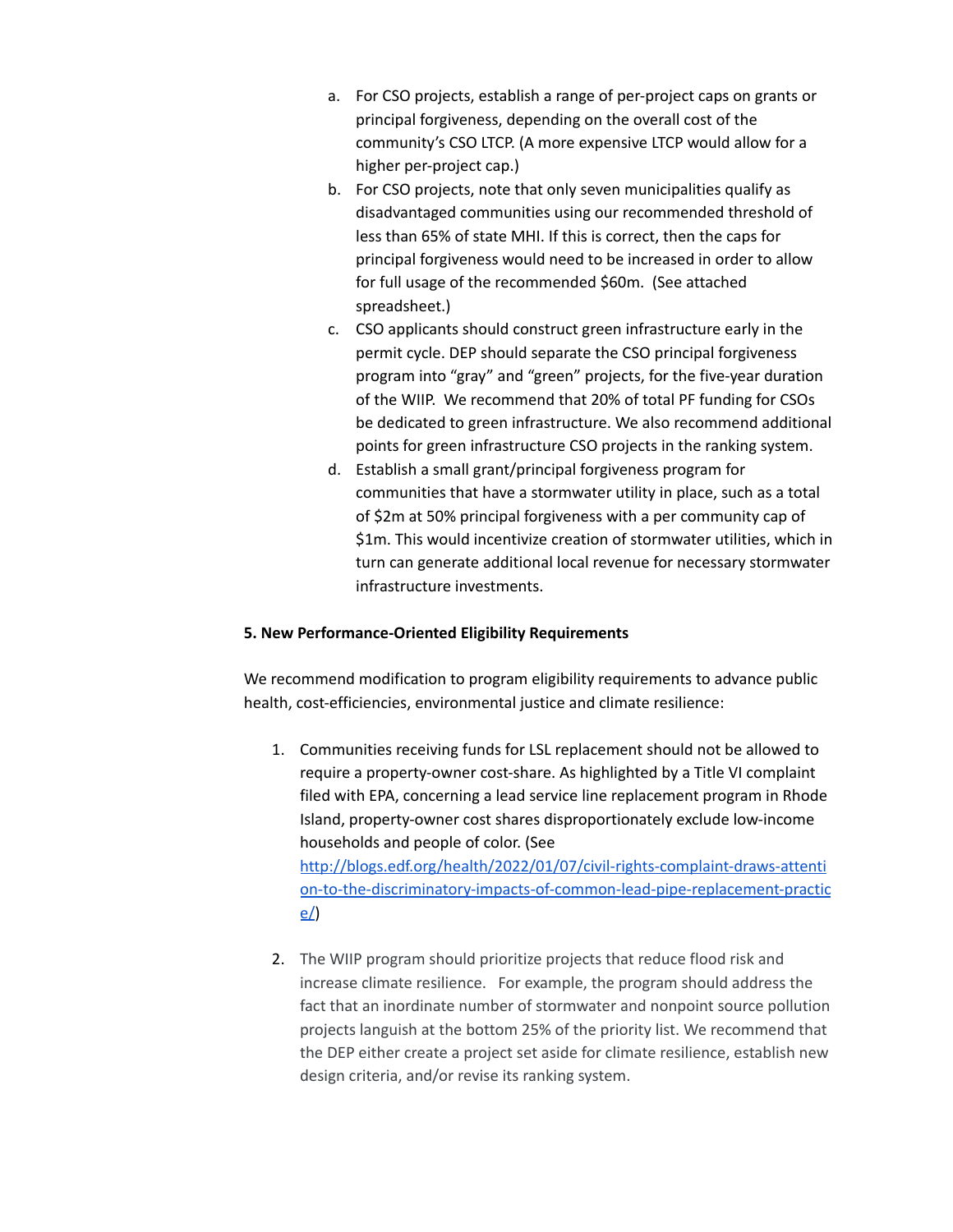3. For CSO projects in a large/regional or otherwise economically diverse water/wastewater system, DEP should ensure that the applicant is prioritizing seeking funding for projects that meet the needs of disadvantaged/underserved communities within the system (i.e., funding should be equitable within communities, not only between communities)

## **6. Accurately Describe the Water Funding Gap and Provide Solutions**

**Accurate communications.** DEP should continue to promote the WIIP, in order to ensure broad participation in the stakeholder process and to raise awareness of the new funding opportunities, especially for disadvantaged communities. However, DEP should revise its communications strategy, to also acknowledge the significant remaining funding gap, in order to avoid the new perception that there is adequate grant funding to address the many new water infrastructure mandates and challenges, such as replacing Lead Service Lines, meeting new standards for emerging contaminants, implementing CSO plans, and planning for climate resilience from storms like Hurricane Ida. The department's communications may set false expectations about the need for funding among local officials. It is also hindering our efforts as advocates to engage decision-makers in conversations about the use of American Rescue Plan funds for water infrastructure, since some of them (incorrectly) believe the WIIP will completely fill the funding gap.

Using NJDEP's numbers in the WIIP, we calculate **a five-year water financing gap of \$10B**:

- Slide 13 shows an estimated 5-year funding demand of \$14.7 billion.
- Slide 14 shows over \$900m available for project funding each year over the next five years, which conservatively adds up to \$4.5B.
- The difference is about \$10B.

**Providing solutions.** NJ DEP's WIIP should both describe the amount of new funding and acknowledge the large funding gap that remains for water systems. The WIIP should urge communities to use their American Rescue Plan funds for water infrastructure projects. It should make a commitment on behalf of the Administration to work with the Legislature to allocate a portion of the state's American Rescue Plan funds to help close the funding gap. We also recommend the DEP expands its view past the DEP's SRF Program. This is necessary to fully meet the Commissioner's intention to develop a Water Infrastructure Investment Plan. DEP has the opportunity to set the stage for truly meeting the needs for water infrastructure moving forward by embracing the goals/outcomes of Senate Bill 1229 (Senator Greenstein). These actions will enable the department to get the attention and engagement of mayors.

## **7. Complementary Grant Programs**